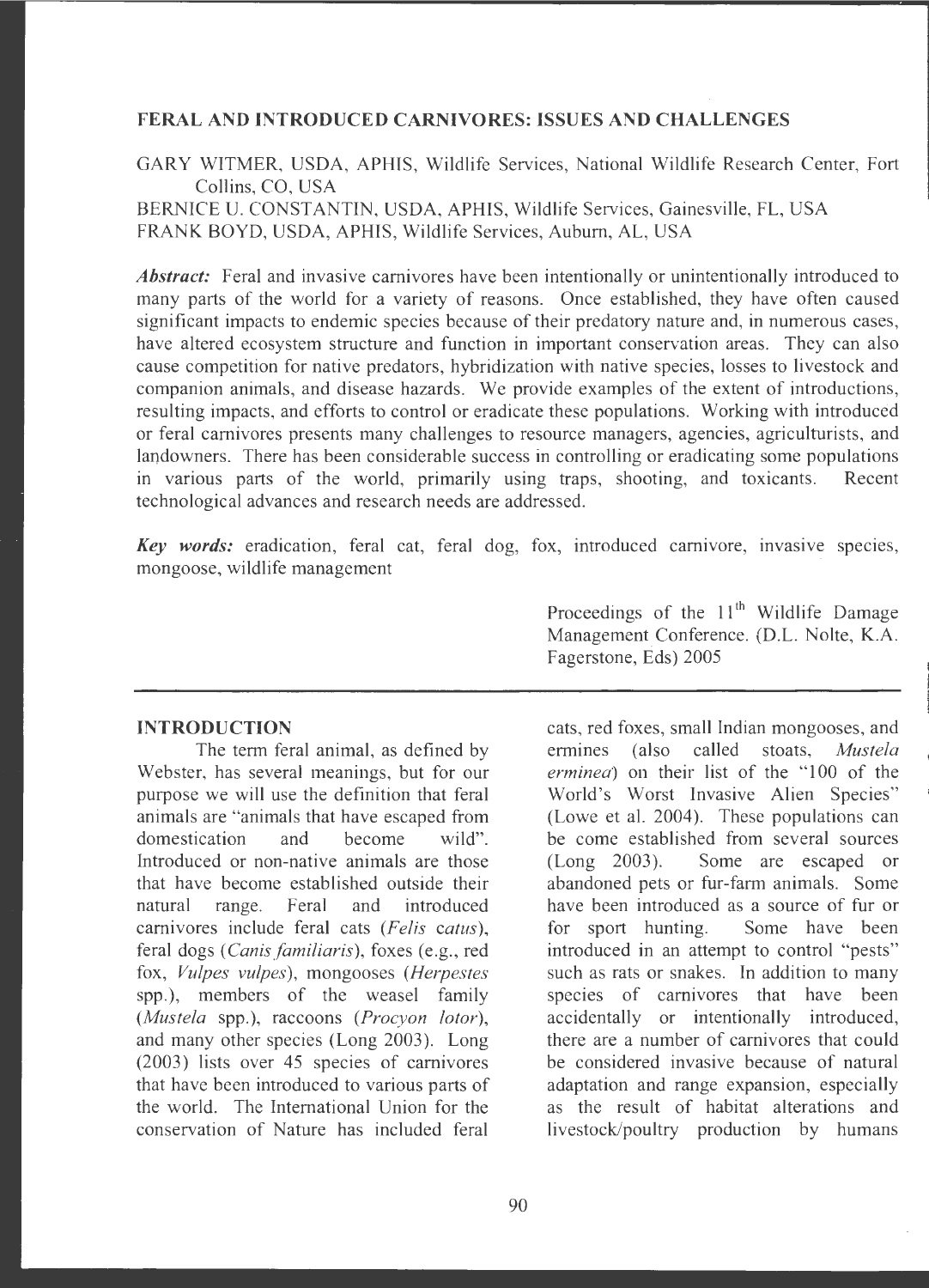(Witmer et al. 1995). Animals such as coyotes (Canis latrans), red foxes, and raccoons are presently found in areas where there are no historical records to show that they formerly occurred there. Also, issues with predation are broader than the taxonomic sense, because non-carnivore species such as armadillos *(Dasypus nov emcinctus),* rats *(Rattus* spp.) and feral hogs (Sus *scrofa)* can cause significant predation problems for endemic species. For the purpose of this paper, however, we will focus on four carnivore species that have a dramatic worldwide impact on humans, livestock, and wildlife: feral cats, feral dogs, introduced foxes, and introduced mongooses.

The introduction or release of nonnative animals into naive ecosystems often has harmful consequences on native fauna (Witmer et al. 1996, Long 2003). This is especially true if the introduced species is a carnivore with generalist feeding habits to which the native fauna is not adapted, as is the case on many islands. At least 40% of the species extinction and endangerment are caused by introduced animals (Pimental et al. 2000). The impacts of introduced carnivores include predation on native fauna (especially ground-nesting birds), competition with native predacious species, hybridization with native fauna, reductions in biodiversity and ecosystem structure and functions, livestock and poultry losses, and disease transmission, including the considerable expense of rabies treatment, (Pimental et al. 2000). The predation levels of introduced carnivores can be exacerbated by "surplus killing" behaviors of some carnivores (Short et al. 2002a). The populations of some species of feral carnivores, especially cats and dogs, are supported in many areas by poor sanitation practices that provide food, cover, and, in some cases, support a prey base of commensal rodents *(Rattus* spp. and house mice, *Mus musculus*).

One-to-several species of feral and introduced carnivores occur and cause problems in almost all countries and on many of the world's islands. These species, as with others that have become established in previously naive areas, become permanent in ecological time unless intentionally removed. Examples of carnivore introductions around the world, the impacts caused, and their control and eradication have been presented by Long (2003) , Parkes and Murphy (2002) , Pimental  $(2002)$ , and Witmer and Lewis  $(2001)$ .

# **FERAL CATS**

Wild populations of domesticated cats are distributed throughout the world, wherever humans are present (Long 2003). According to Van't Woudt (1990), feral or free ranging cats are more likely to be rare or absent in regions with viable predator populations. However, in areas with reduced predator populations (such as remote islands), feral cats often become the dominant predator and often exist at much higher densities than native predators. It has been estimated that there are over 30 million feral cats in the U.S. and that they kill about 465 million birds per year (Pimental et al. 2000). Pimental et al. (2000) estimated the value of those birds at \$17 million. It has been estimated that the 5 million cats in the United Kingdom kill as many as 70 million wild animals per year (Churcher and Lawton 1987). The control of feral cats is a very controversial area as many members of the public and some advocacy groups are strong supporters of cats and are against the killing of feral cats. These persons and groups often prefer the trap-neuter-release approach for feral cat management. Some groups actually maintain feeding stations for feral cat colonies. Nonetheless, several groups of wildlife professionals and state and federal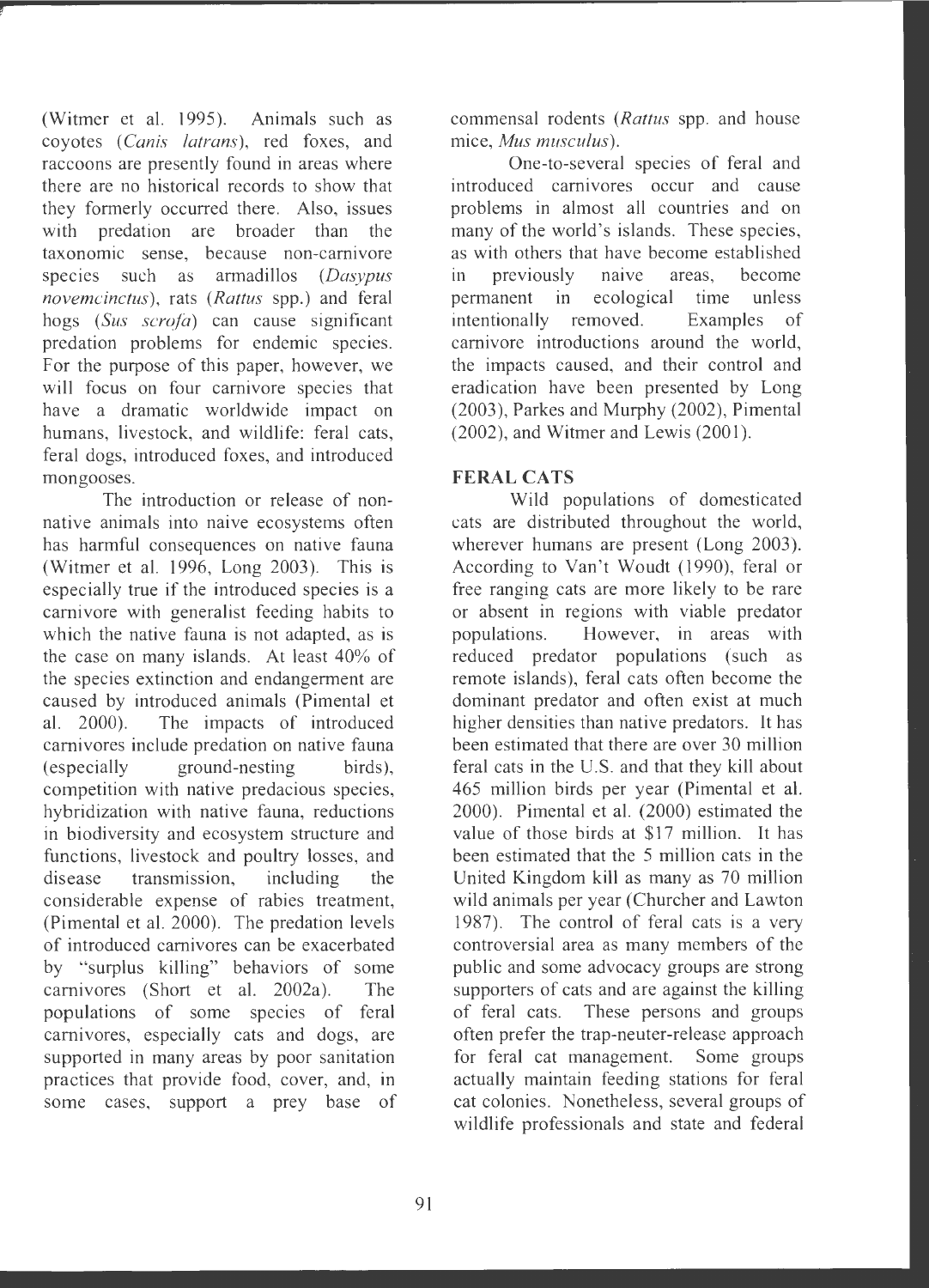agencies advocate the strict control or elimination of feral cat populations.

The diet of feral and free-ranging cats varies depending on availability, abundance, and geographic location. Foods may be naturally occurring, but also include those made available by people, whether intentional or unintentional (Long 2003). In a survey of New Zealand scientific literature, Fitzgerald (1990) concluded that prey selection of feral and free-ranging cats is dependent on availability. The author found that cats on mainland situations fed most heavily on mammals; whereas, cats on islands fed almost exclusively on birds (particularly seabirds). Feral and freeranging cats are known to prey on birds as large as mallard ducks (Figley and VanDruff 1982) and young brown pelicans (Anderson et al. 1989) and mammals as large as hares and rabbits. Many of these cat populations rely heavily on humans, either for handouts or waste food stuffs, especially when prey populations are low.

Effects of predation on native species by feral cat populations are widespread and significant (Whittaker 1998). Cats have been one of the most important biological factors (excluding humans) causing the depletion or extinction of both island and mainland bird species (Nogales et al. 2004). In isolated environments such as islands, feral cats are directly responsible for a number of extinctions and extirpations worldwide and across multiple taxa (Towns et al. 1990, Veitch 2001, Long 2003). Jackson (1978) reports cats as the most significant factor, next to habitat destruction, contributing to the extinction of bird species. He reports that at least 33 species have become extinct as a result of cat predation, most of these are on islands.

If feral cats are so destructive to wildlife, especially on islands, why is there not a greater effort to control feral cat

populations? Nogales et. al. (2004) identified 48 successful eradication efforts on islands. The most commonly used methods were trapping and shooting, although some countries also use toxic baits. Most of these eradication efforts were on small islands where seabirds can form extremely dense nesting colonies. The recovery of endemic or protected wildlife species can be rapid once feral cats are controlled or eliminated as was the case with the endangered Key Largo woodrat *(Neotoma jloridana smalli)* in Florida (B. Constantin, unpubl. data).

Another significant problem created by cats is that they are reservoirs and transmitters of various diseases and parasites to both domestic and wild animal species and to humans. Cats serve as reservoirs or hosts for cat scratch fever, distemper, histoplasmosis, leptospirosis, mumps, plague, rabies, ringworm, salmonellosis, toxoplasmosis, tularemia, and various endoand ecto-parasities (Fitzwater 1994). In a survey of pet cats and dogs on U.S. Air Force bases, the most frequent zoonoses were hookworms, roundworms, tapeworms, and fleas. In human reported cases on the bases, dermatomycoses, fleas, scabies, Gram-positive bacterial infections, and rabies are the most important zoonotic threats (Warner 1984). All of these are associated with cats.

## **FERAL DOGS**

Like feral cats, humans have transported feral dogs to most parts of the world (Long 2003). Feral dogs probably exist in all states of the U.S., often with 50,000 or more per state, and may total over 33 million in the U.S. (Long 2003). These dogs often run in packs and may kill deer, small- and medium-sized mammals, livestock ( cattle, sheep, goats, poultry) and pets (Pimental et al. 2000). Pimental et al. (2000) estimated that feral dogs may cause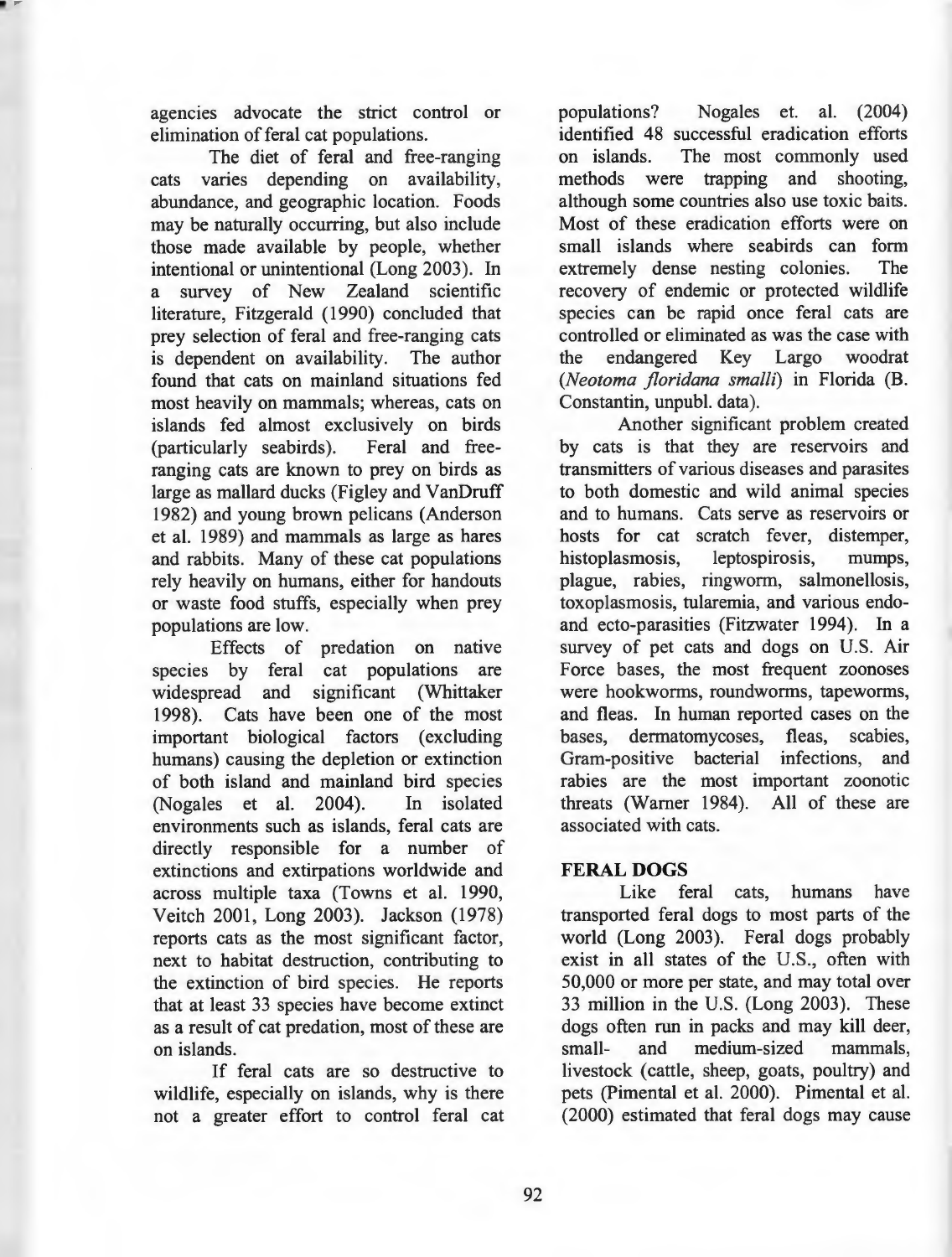\$5 million per year in damages of these types. It is important, however, to distinguish predation from feral dogs from that of native carnivores, especially coyotes (*Canis latrans*; Green and Gipson 1994). Feral dogs also can be reservoirs of various diseases, notably canine distemper and rabies, which can affect humans, livestock, pets, and native fauna. Additionally, an estimated 4.7 million persons in the U.S. are bitten by feral or unrestrained dogs each year with 800,000 cases requiring medical treatment (Pimental et al. 2000). CDC estimates that these dog bites, the rabies treatment associated them, and lost work time, cost the U.S. \$250 million per year (Pimental et al. 2000). About  $10-15$ persons, usually small children, are killed by dogs in the U.S. each year (Pimental et al. 2000). Feral dogs in Australia also cause substantial impacts to livestock production and native fauna (Fleming 2000, Bomford and Hart 2002). Here, agricultural losses are estimated to be at least \$20 million per year with another \$15 million per year being spent on dog control and maintenance of the 5,614 km wild dog control fence (Bomford and Hart 2002).

On some islands, such as the Galapagos Islands, feral dogs have been significant predators of endemic and rare fauna such as iguanas, tortoises, marine mammals, and seabirds (Long 2003). Because of this, there have been substantial efforts to control the feral dogs of the Galapagos using toxicants and fertility control (Barnett 1986). In the U.S., feral dogs hybridize with native wolves *(Canis lupus* and C. *rufus)* and coyotes (Long 2003).

Although feral dogs inhabit rural and wilderness communities and cause damage to livestock and wild fauna, they are often found in greatest numbers in low-income areas of cities. While some feral dogs are born on the streets, most are domesticated

pet dogs that have been abandoned or freeranging household dogs that have joined packs and become feral. These feral dogs usually join packs of other dogs and survive by scavenging garbage or, in more rural areas , killing and eating wildlife and livestock. In the U.S., because most feral dogs are found in highly urbanized areas, they have a better chance of being rescued and placed back into domestic life. In less developed countries, feral dogs tend to form large packs and live on the edge of domestication where they subsist on whatever garbage they can find and in whatever shelters are available

Various methods are used to control or eliminate feral dogs, including traps, snares, and shooting (Green and Gipson 1994). Some countries, but not the U.S., use toxic baits (Fleming 2000). In San Juan, Puerto Rico, federal wildlife specialists have eliminated several feral dog populations that were endangering humans and killing local pets (B. Constantin, unpubl. data). One area was a Commonwealth governmental office complex that had jogging/biking trails and other outdoor athletic and social facilities. The dogs were chasing and biting joggers and bikers and intimidating people using the other facilities. Once the packs were located, they were removed through trapping (mostly walk-in cage traps) and snaring. One hundred twenty-six dogs were removed from the complex and no other dogs were seen. A similar situation occurred at Fort Buchanan in San Juan. In that case, feral dogs were coming out of a large wooded area around the military base and killing pets, chasing people, and scattering garbage. Federal wildlife specialists removed most of the feral dogs by trapping and snaring, and then trained designated military personnel so that they could continue control efforts as needed.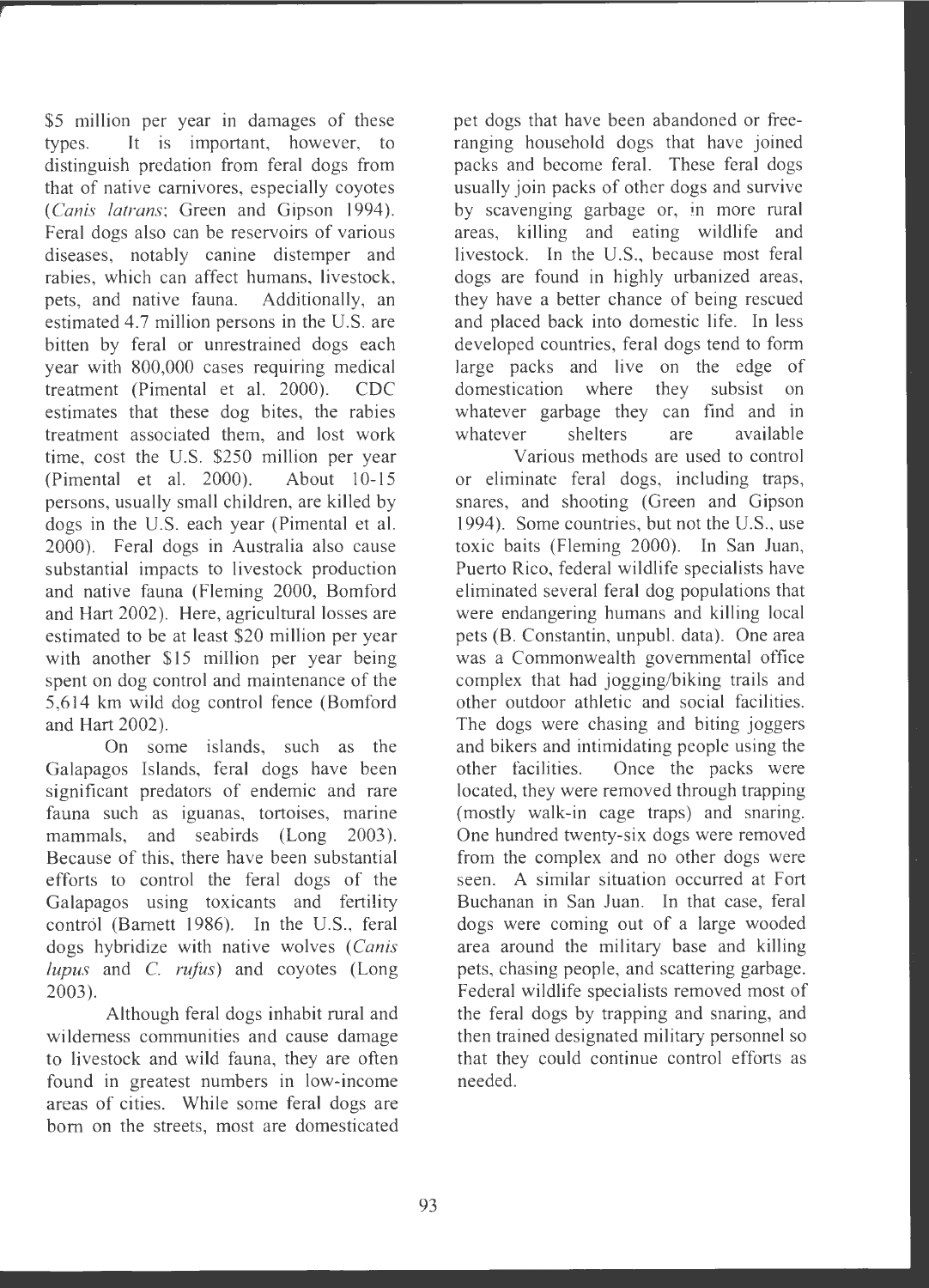## **FOXES**

Native to most of the northern hemisphere, the red fox has perhaps the largest geographic range of any terrestrial carnivore with the possible exception of the domestic (and feral) cat (Lariviere and Pasitschniak-Arts 1996, Witmer and Lewis 2001). They (along with arctic foxes, *Alopex lagopus)* were introduced historically to a large number of islands, primarily for<br>fur production (Long 2003). Although fur production  $(Long 2003)$ . native to North America, the range of the red fox on that continent has been expanded by human introductions to new areas<br>(Witmer and Lewis 2001). The largest (Witmer and Lewis  $2001$ ). introduction and range expansion, however, has occurred on the Australian mainland where they were introduced by hunt clubs in the 1850s (Long 2003). That huge range expansion was facilitated by the previously introduced European rabbit ( *Oryctolagus cuniculus)* which had spread over most of the Australian continent and provided a large prey base for foxes (Long 2003). Foxes are very efficient predators and are also omnivorous, feeding on a wide array of vertebrate and invertebrate prey as well as fruit and vegetable materials (Long 2003, Witmer and Lewis 2001). Consequently, there can be significant impacts by foxes to livestock (lambs, poultry) and crop production, important game bird populations, native non-game birds, and protected species. They also are significant reservoirs of various diseases, especially rabies ((Lariviere and Pasitschniak-Arts 1996). The impacts of introduced foxes to livestock and native wildlife are particularly severe in Australia where damage and control efforts cost about \$50 million per year (Saunders et al. 1995, Pimental et al. 2000).

Foxes (both red and arctic) were introduced to many of the Aleutian Islands by the Russian fur industry as early as the 1750s (Ebbert 2000, Long 2003). Ironically,

arctic ground squirrels *(Spermophilus parryii)* were introduced to some of the islands as a prey base for the foxes, especially once the seabird populations declined dramatically from fox predation (Ebbert and Byrd 2002). The foxes had severe impacts on nesting seabirds and nearly caused the extinction of the Aleutian Canada goose *(Branta canadensis leucopareia ;* Ebbert 2000, Ebbert and Byrd 2002). Fox eradication efforts on the Alaska Maritime National Wildlife Refuge began in 1949 and since then, foxes have been removed from 39 islands with success nearly at hand on several other islands (Ebbert and Byrd 2002). Traps, shooting, and toxicants have been used in this effort, although the use of toxicants dropped off after Presidential Executive Order 11643 was issued in 1972 (Ebbert 2000). Most seabird populations have shown dramatic increases within 10 years of fox removal (Ebbert and Byrd 2002) and the Aleutian Canada goose has been delisted.

#### **MONGOOSES**

The small Indian mongoose *(Herpestes auropunctatus* or *H. javanicus)* is indigenous to southern Asia, but has been introduced into South America, Hawaii, Puerto Rico, and many other islands around the world (Nellis and Everard 1983, Long 2003). Other species have been introduced to other parts of the world (Long 2003). Mongoose were usually introduced in an effort to control pests such as rodents and snakes. The mongoose was introduced to the Caribbean Islands in 1872 and to the Hawaiian Islands in 1883 in an attempt to control introduced rats on sugar cane <sup>p</sup>lantations (Pimental et al. 2000). While they may kill some rodents, mongooses are mainly diurnal whereas rats are mainly nocturnal. Hence, mongooses are basically useless as a means of rodent damage control. Mongooses use many habitats (usually semi-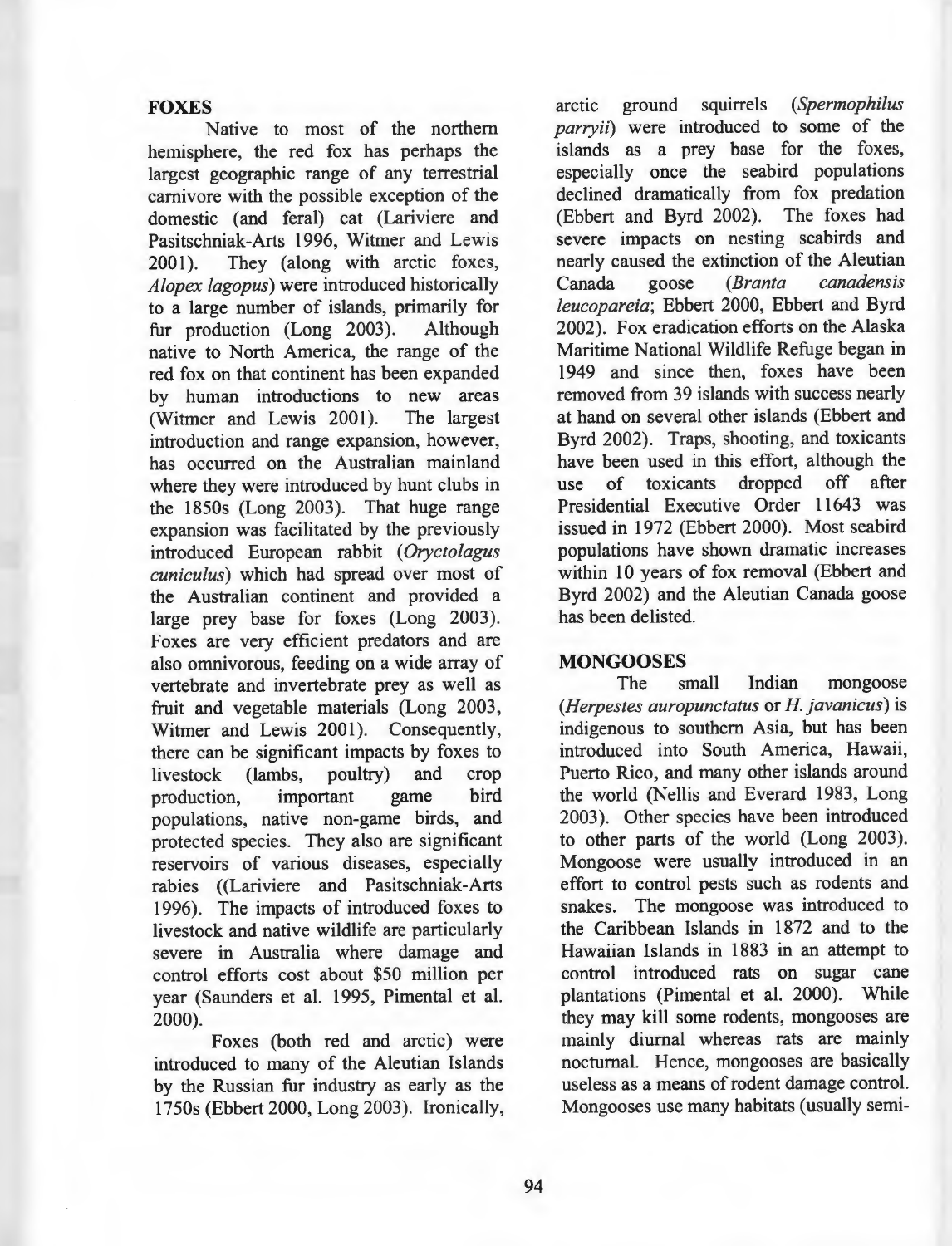arid open grasslands, shrublands, savannah, and the edges of villages and towns) and feed on a wide variety of vertebrate, invertebrate, and plant foods (Long 2003). It has long been considered responsible for the extirpation and extinction of many terrestrial vertebrate species on islands around the world (Seaman and Randall 1962, Long 2003). They also cause 1962, Long 2003). significant losses to poultry production on islands (Long 2003). The successful reintroduction of some endangered species (such as the St. Croix ground lizard, *Ameiva po/ops)* is dependent on eradication of mongooses on select islands (Nellis et al. 1978). Additionally, the mongoose is a major vector and reservoir of rabies and leptospirosis on Puerto Rico and other islands (Pimental et al. 2000). Pimental et al. (2000) estimated that the mongoose causes about \$50 million in damages each year in Hawaii and Puerto Rico. Trapping and toxic baits placed in bait stations are the main methods used for control and eradication of mongoose, although success has usually been marginal (Roy et al. 2002, Quinn and Whisson 2004). Over the last several decades, the mongoose has emerged as the main vector and reservoir for rabies on several Caribbean islands (Quinn and Whisson 2004). Development of an oral rabies vaccine for mongoose is also considered an important research goal (Quinn and Whisson 2004).

## **METHODS OF CONTROL**

Methods available to remove or eradicate introduced and feral carnivores include monitoring and surveillance methods and control methods. For effective control or eradication, the use of multiple methods is generally required (Ebbert 2000, Wood et al. 2002, Fleming 2000). Methods currently available to remove introduced and feral carnivores were summarized by Fitzwater (1994), Green and Gipson (1994), Nogales et al. (2004), Phillips and Schmidt (1994), and Saunders et al. (1995). Of course, the costs and effectiveness vary considerably among the methods (Saunders et al. 1995, Allen and Sparkes 2001). The application of benefit-cost analyses can help in deciding on which method $(s)$  to use and whether or not control is warranted (Shwiff 2004). Research continues to improve existing methods and to develop new methods.

## **Monitoring and Surveillance**

Monitoring and surveillance are important components of an effective introduced or feral carnivore management program and a variety of methods are available (Saunders et al. 1995, Engeman<br>and Witmer 2000). Monitoring and and Witmer 2000). surveillance are necessary to establish locations used by target species, develop baseline populations for target species, and measure efficacy of carnivore removal efforts.

A conundrum of monitoring and surveillance is detecting remnant survivors after control or newly-arrived individuals. Surviving populations tend to be low in relative abundance, dispersed, and wary. Several methods have been used to detect remnant populations including aerial surveys by helicopter, spot-light searches, use of detecter dogs, scent and track stations, snow or sand tracking, scat searches, cameras at bait stations, howling responses, and systematic sweeps of areas.

## **Traps and Snares**

Trapping and snaring have always been important tools for carnivore capture ( e.g., Phillips and Schmidt 1994, Short et al. 2002b, Wood et al. 2002, Nogales et al. 2004). The use of traps and snares, however, can be logistically difficult and will usually not lead to eradication when not combined with other methods because some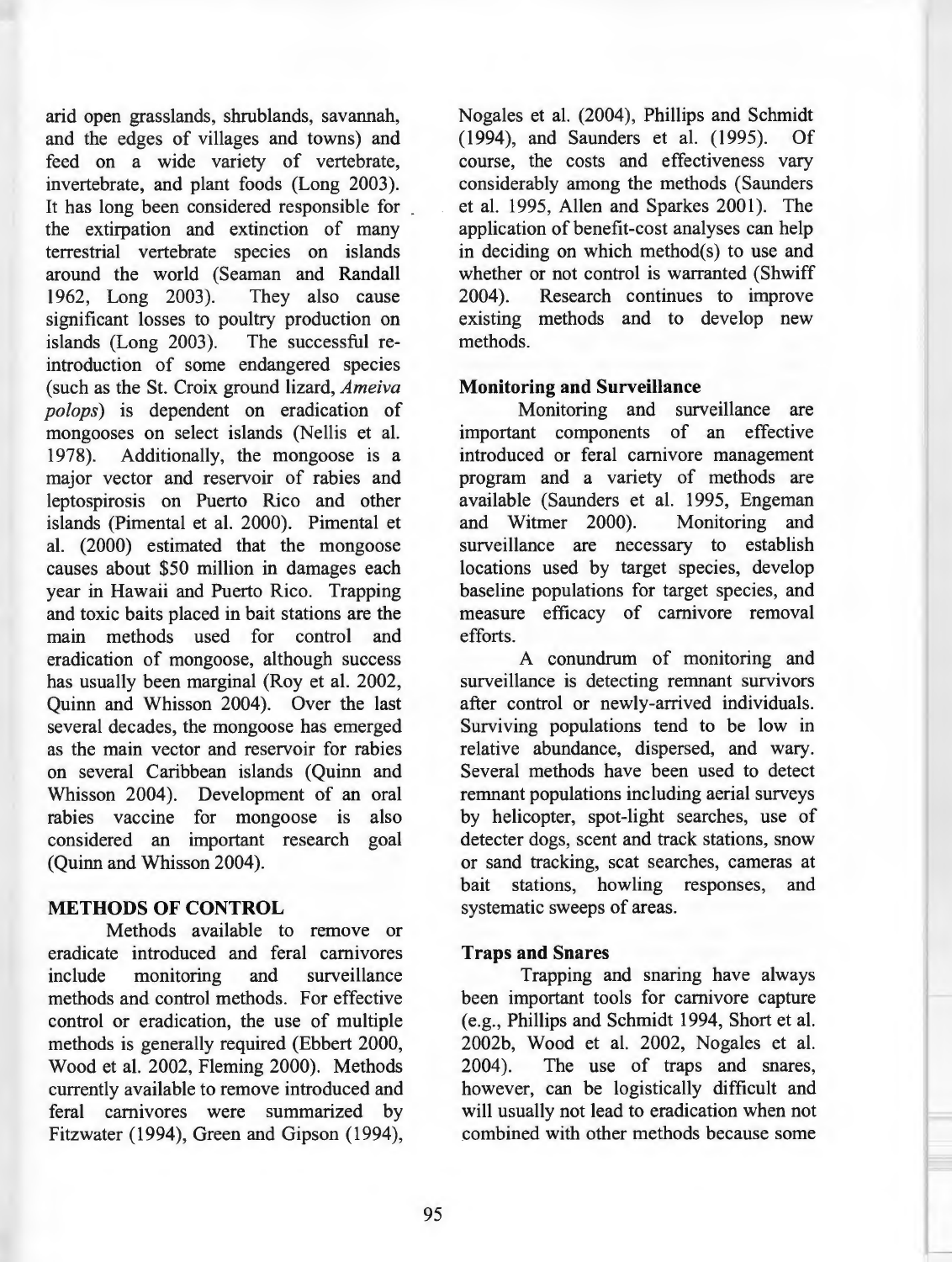animals will be "trap-shy" and elude capture (Wood et al. 2002). A wide variety of single-animal capture traps and snares are available and some may perform better than others under certain conditions or with certain "types" of animals (Short et al. 2002b). Recently, a multiple-capture trap has been used to capture packs of feral dogs (Johnson 2002). Some traps and snares are set as "blind sets" along trials, fencelines, etc. Other sets involve the use of lures or food baits (Clapperton et al. 1994, Edwards et al. 1997). Food baits are generally meat or fish-based. Lures may be commerciallyavailable lures or merely predator odors (e.g., cat feces). The use of radiotransmitters on remote traps can improve efficiency by allowing personnel to determine, from a distance, that a trap has been triggered (Johnson 2002, Hess et al. 2004, McCann et al. 2004). For the most part, carnivores are very wary animals and the importance of using experienced trappers is often noted (e.g., Wood et al. 2002). A new cat calling machine has been developed to aid in getting cats to trap sets (Coast-to-Coast Vermin Traps, Baldivis, Western Australia; website: home.primus.com.au/CTCVT).

#### **Shooting**

Shooting from the ground has proven to be a very effective technique (Green and Gipson 1994, Fitzwater 1994, Phillips and Schmidt 1994, Nogales et al. 2004). Both day (opportunistic) and night shooting can be used, but spot-light shooting at night is probably more effective. Usually a small caliber (0.22 rimfire) rifle is used, although shotguns can be used if short range<br>opportunities **present** themselves. opportunities present Carnivores can be called in with a commercial predator call or the recording of an injured rabbit or they can be lured by using a carcass as bait. Shooting from the ground may be more effective with the use of dogs to locate the target animals, especially when the target animal numbers are low (Wood et al. 2002).

Shooting from helicopters can be an effective and rapid method of population control (Green and Gipson 1994, Phillips and Schmidt 1994). However, it is very expensive and animals may learn to recognize the sound of the helicopter and hide (McCann et al. 2004). Helicopters are also valuable for transporting equipment and traps, getting personnel into remote locations, and for surveying areas for introduced or feral animals (McCann et al. 2004).

It should be noted that bounties were used as a method of predator control in some countries in the past, but are very rare today (Allen and Sparkes 2001). In this system, participants would use any of a variety of methods (e.g., traps, snares, shooting) to take the animals and then would bring in the carcass or some part of it for payment. The system formerly used in Australia for fox control was discussed by Saunders et al. (1995).

## **Denning**

Predator populations can be reduced by finding dens and destroying the young in them, although considerable effort may be required to find many dens (Green and Gipson 1994, Phillips and Schmidt 1994, Saunders et al. 1995). In some places and situations, fumigants may be used in dens to kill the occupants (Phillips and Schmidt 1994, Saunders et al. 1995).

#### **Toxicants**

The use of toxicants is highly regulated and they can only be used for predator control in limited and specific situations (Jacobs 1994, Phillips and Schmidt 1994, Saunders et al. 1995). They have been mostly used for cat eradication on islands (Nogales et al. 2004), fox control in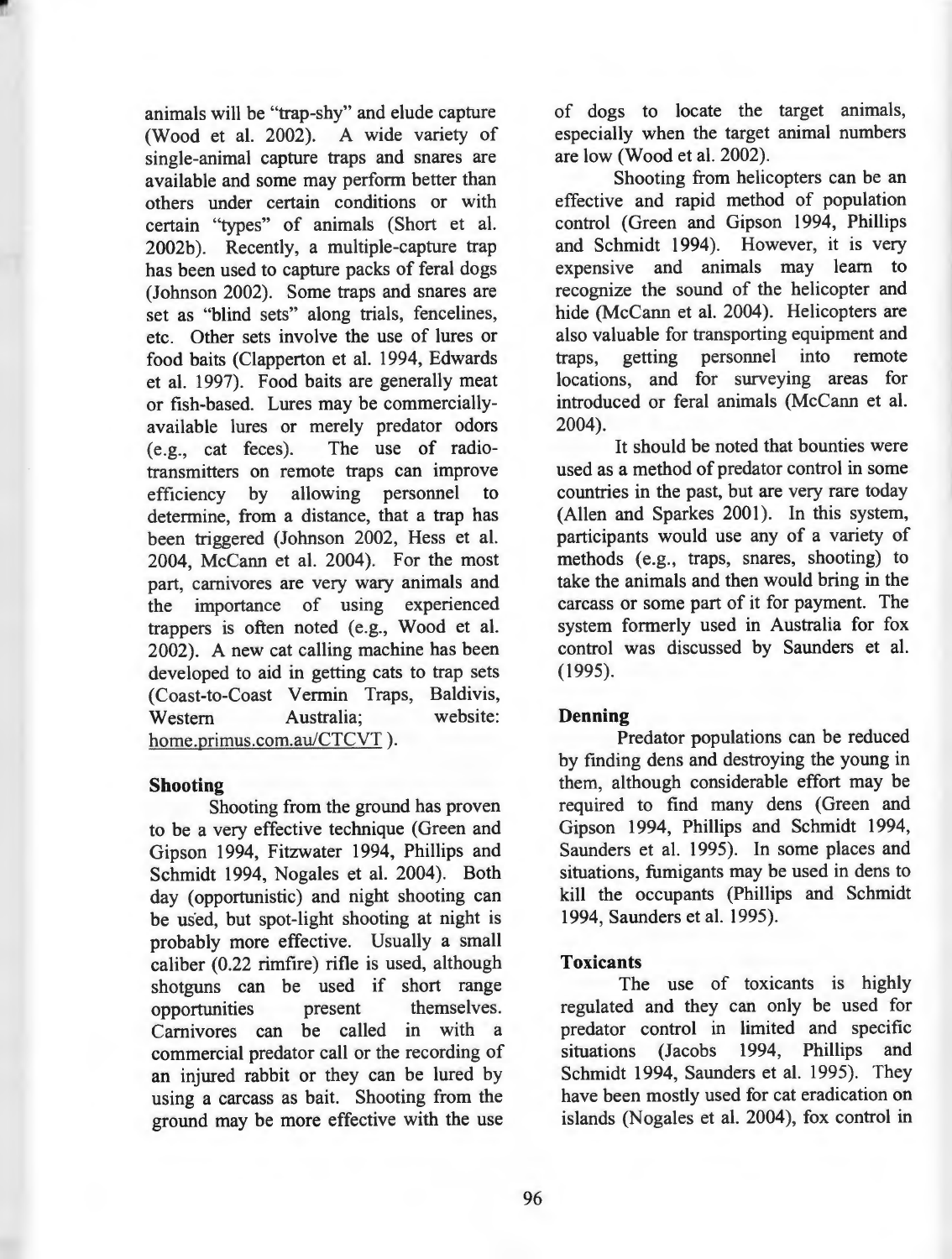the Aleutian Islands (Ebbert 2000) and for fox (Saunders et al. 1995) and wild dog (Fleming 2000,) control in Australia. Aerial distribution of Compound 1080 (sodium monofluoroacetate) baits is commonly used in Australia and New Zealand for the control of introduced, invasive species (Fleming 2000, Veitch 2001). In the U.S., the surface use of predator toxicants was greatly restricted in 1972 (Ebbert 2000). The main uses now are the M-44 device which ejects sodium cyanide into the mouth of the predator that tugs at the device with its teeth (Green and Gipson 1994, Ebbert and Byrd 2002). These devices are also being tested for fox control in Australia (Petel et al. 2004). We have already mentioned that den fumigants are used in some situations.

A rather novel approach for using toxicants is the loading of prey species so that the predator is killed by secondary poisoning after consuming the poisoned prey (Risbey et al. 1997, Short et al. 1997).

## **Biological Control**

Biological control has rarely been used in the control or eradication of introduced or feral carnivores, but there are a few interesting examples. The viral disease agent, feline panleucopaenia, was used to eradicate cats from a few islands (Nogales et al. 2004). Pech (2000) discussed the many issues involved with the use of disease agents. In the second example, sterile red foxes were placed on two Aleutian Islands with introduced arctic foxes and the larger red foxes apparently killed off the smaller arctic foxes (Bailey 1992). Presumably, the sterile red foxes would die off over time, leaving no foxes on the islands.

#### **Sterilization**

Sterilization is rarely used as a management tool for introduced or feral carnivores with the exception of feral cats.

Unfortunately, trap-neuter-release programs do not eliminate feral cat colonies nor do they greatly reduce predation on native wildlife (Castillo and Clark 2003). Consequently, some wildlife conservation organizations such as the American Bird Conservancy are opposed to "managed" feral cat colony programs (website: www.abcbirds.org ).

The issues and challenges of fertility control of free-ranging wildlife were reviewed by Fagerstone et al. (2002). Research has identified several materials that could effectively sterilize feral dogs and cats (Miller et al. 2004). Efficient delivery methods remain a major challenge with this method. A modeling effort concluded that a virus-vectored immuno-contraceptive approach could effectively control feral cat populations while minimizing non-target hazards (Courchamp and Cornell 2000).

#### **Fencing**

Predator-proof fencing can be used to protect nesting colonies of endangered species (Witmer et al. 1996) and highlyvalued game bird populations (Jimenez et al. 2001). Materials and installation, however, are very expensive and regular maintenance it is required. Australia has undertaken the most extensive wild dog-proof fencing project reported, extending 5,614 km (Fleming 2000). The fence is considered very effective in reducing livestock losses to wild dogs, but at about \$10 million per year, is quite expensive to maintain (Bomford and Hart 2002).

## **Recent Technological Advances and Research Areas**

There have been technological advances in equipment that are useful in introduced and feral carnivore control and eradication. The use of forward-looking infrared (FLIR) thermal imagers, night vision goggles, and suppressed rifles are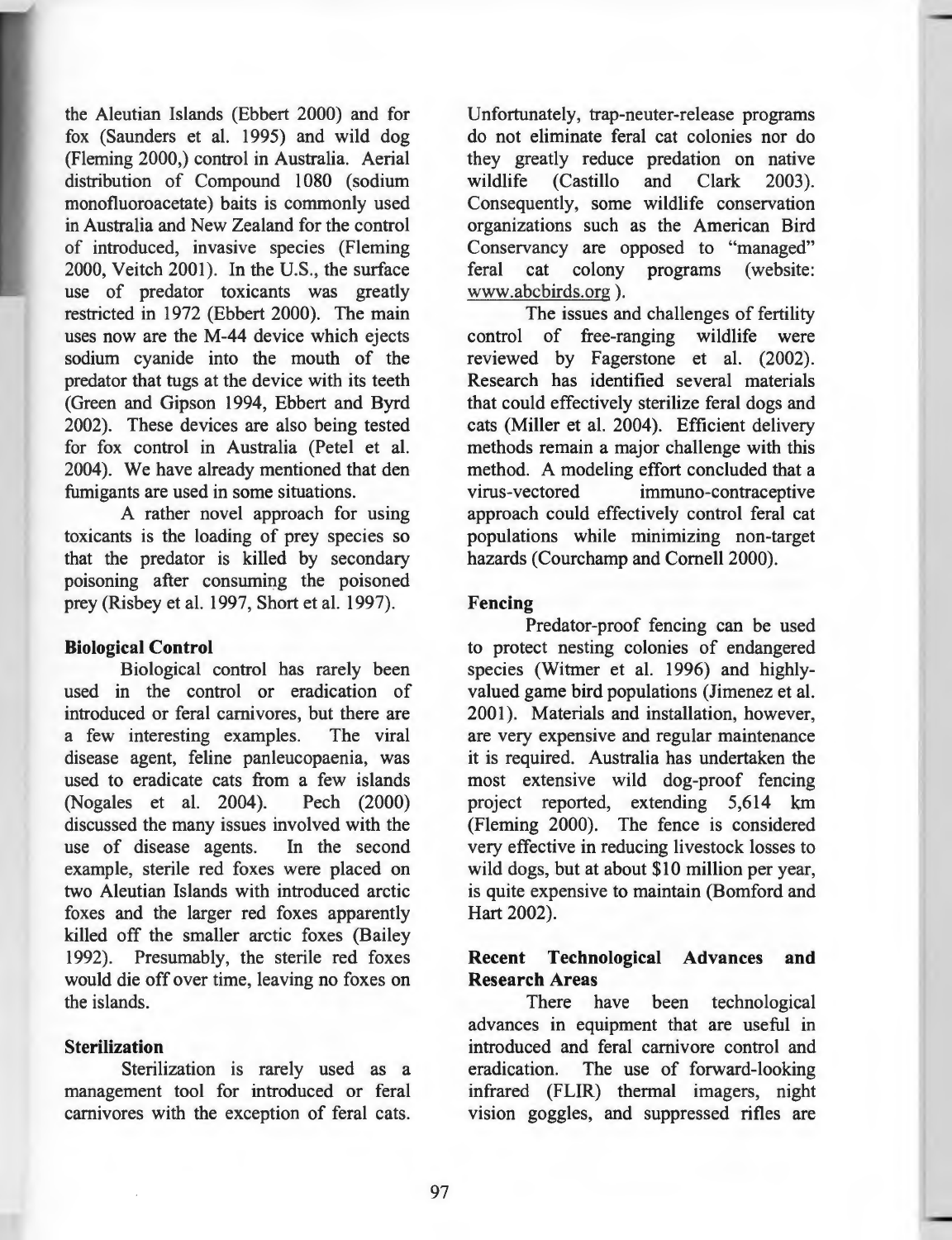examples of technological advances that improve efficacy of removal programs. FLIR units, which can be used from the ground, from vehicles, and from helicopters. allow a much greater portion of animals to be seen at night during monitoring or shooting operations. Suppressors reduce the muzzle flash and report of the rifle when a bullet is discharged. The reduction in report appears to reduce the likelihood of animals fleeing. The reduced noise is also beneficial when conducting operations near inhabited areas. Suppressors are regulated by the Federal Bureau of Alcohol, Tobacco, and Firearms and their availability is greatly restricted by statute. State and federal wildlife agencies are able to acquire necessary federal permits to use suppressors. States may also have restrictive regulatory requirements on the use of suppressors.

Research continues on improving lures to be used with toxic baits or traps ( e.g., Eason et al. 1992, Edwards et al. 1997). Research also continues in the area of fertility control (Miller et al. 2004).

### **CONCLUSIONS**

Introduced and feral carnivores pose a significant threat to native wildlife as well as people and their livestock and companion animals. Populations can be controlled, and in some cases eradicated, with careful planning, adequate resources, and a sustained effort. There have been numerous successes worldwide, especially with cats and foxes on islands. Usually several methods are incorporated into a strategy, including shooting, traps, and toxicants. The use of experienced shooters, trappers, and trackers increase the chance of success as does the use of trained dogs. Periodic monitoring of an area or island cleared of invasive carnivores is recommended in case some were missed or the area is re-invaded. Prevention and rapid response to introductions are important elements of invasive species management and eradication.

When planning a control or eradication project, it is important to include contingency plans and to "expect the unexpected." There can be many ecological consequences of control efforts. For example, controlling introduced carnivores may "release" populations of introduced rats or rabbits unless they are controlled earlier or simultaneously. Also, controlling populations of introduced canids (foxes, dogs) may result in increased populations of feral cats.

Public and agency support are essential for any carnivore control program to be successful. We must realize that carnivores are a high profile issue with the public and with agencies, hence it is important to have adequate information on the situation, species involved, damages occurring, advantages and disadvantages of methods to be used, and the potential for environmental and non-target harm. Adequate monitoring and measures of success are necessary. A variety of control tools must be available as some individual animals will always be resistant to-or wary of—a particular method, be it a trap type or a bait/lure type. Stricter regulations regarding the release of carnivores and enforcing the neutering of pets would reduce the magnitude and incidence of introduced and feral carnivore situations. Research to improve existing methods and to develop new methods to monitor, capture, contracept, control, and eradicate introduced and feral carnivore populations should continue.

## **LITERATURE CITED**

- ALLEN, L., AND E. SPARKES. 2001. The effect of dingo control on sheep and beef cattle in Queensland. Journal of Applied Ecology 38:76-87.
- ANDERSON, D.W., J.0 . KEITH, G.R. TRAPP, F. GRESS, AND L.A. MORENO. 1989.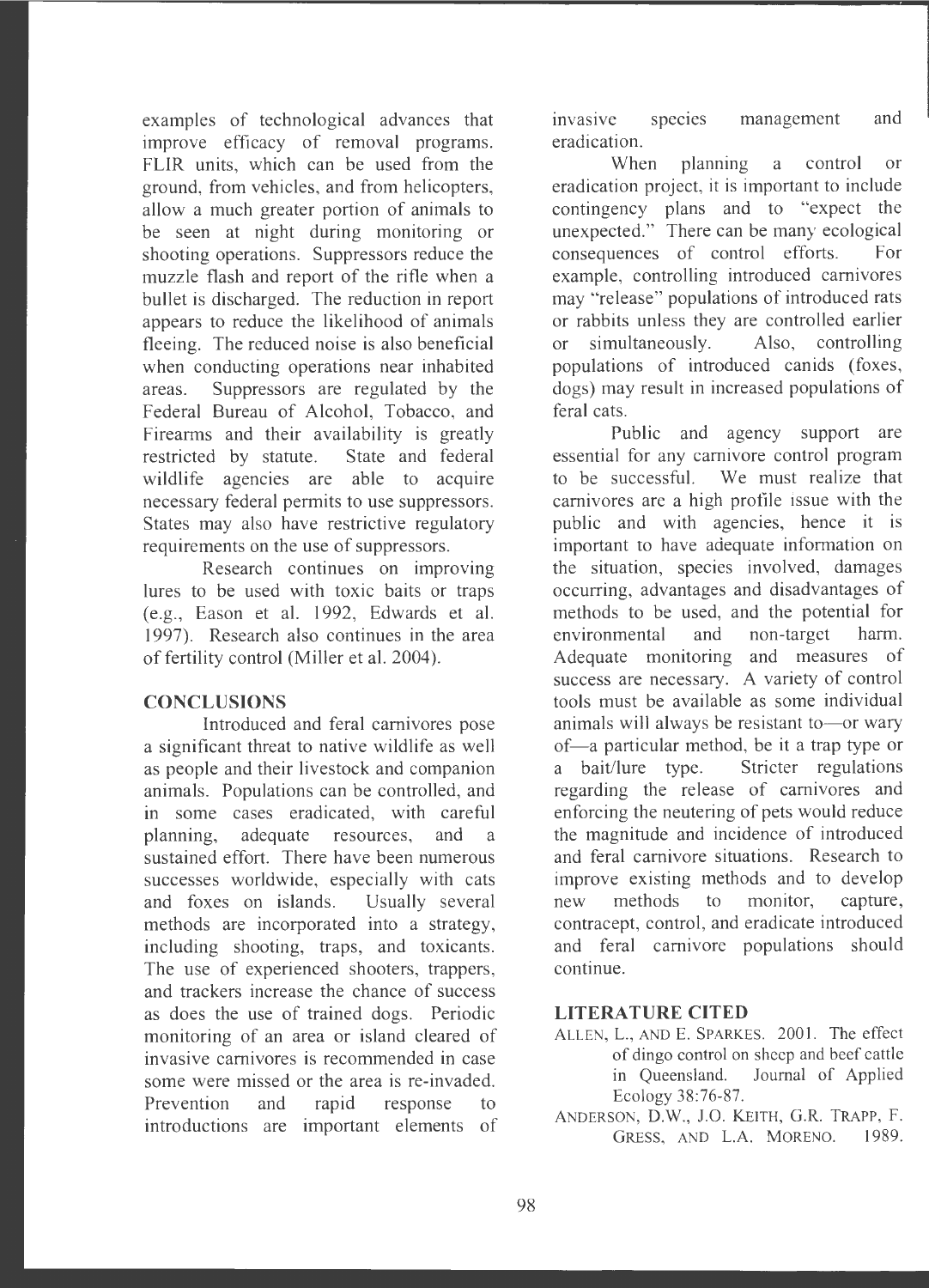Introduced small ground predators in California brown pelican colonies. Colonial Waterbirds 12: 98-103.

- BAILEY, E. 1992. Red foxes as biological control agents for introduced arctic foxes on Alaska Islands. Canadian Field-Naturalist 106:200-205.
- BARNETT, B. 1986. Eradication and control of feral and free-ranging dogs in the Galapagos Islands. Proceedings of the Vertebrate Pest Conference 12:358-368.
- BOMFORD, M., AND Q. HART. 2002. Nonindigenous vertebrates in Australia. Pages 25-44 *in* D. Pimental, editor. Biological invasions. CRC Press, Boca Raton, FL, USA.
- CASTILLO, **D.,** AND A. CLARKE. 2003. Trapneuter-release methods ineffective in controlling domestic cat "colonies" on public lands. Natural Areas Journal 23:247-253.
- CHURCHER, P., AND J. LAWTON. 1987. Predation by domestic cats in an English village. Journal of Zoology (London) 212:493-455.
- CLAPPERTON, **B.,** C. EASON, **R.** WESTON, A. WOOLHOUSE, AND D. MORGAN. 1994. Development and testing of attractants for feral cats. Wildlife Research 21 :389-399.
- COURCHAMP, F., AND S. CORNELL. 2000. Virus-vectored immunocontraception to control feral cats on islands: A mathematical model. Journal of Applied Ecology 37:903-913.
- EASON, C., **D.** MORGAN, AND **B.** CLAPPERTON. 1992. Toxic bait and baiting strategies for feral cats. Proceedings of the Vertebrate Pest Conference 15:371-376 .
- EBBERT, S. 2000. Successful eradication of introduced arctic foxes from large Aleutian Islands. Proceedings of the Vertebrate Pest Conference 19:127-132.
- AND G. Byrd. 2002. Eradications of invasive species to restore natural biological diversity on Alaska Maritime National Wildlife Refuge. Pages 102- 109 *in* C. Veitch and M. Clout, editors. Turning the tide: The eradication of invasive species. World Conservation Union (IUCN), Gland, Switzerland.
- EDWARDS, G., K. PIDDINGTON, AND **R.**  PALRIDGE. 1997. Field evaluation of olfactory lures for feral cats in central Australia. Wildlife Research 24:173-183.
- ENGEMAN, **R.,** AND G. WITMER. 2000. IPM strategies: Indexing difficult to monitor populations of pest species. Proceedings of the Vertebrate Pest Conference 19:183-189 .
- FAGERSTONE, **K., M.** COFFEY, **P.** CURTIS, **R.**  DOLBEER, G. KILLIAN, L. MILLER, AND L. WILMOT. 2002. Wildlife fertility control. Wildlife Society Technical Review 02-2. The Wildlife Society, Bethesda, MD, USA.
- FIGLEY, **W.K.,** AND L.W. VANDRUFF. 1982. The ecology of urban mallards. Wildlife Monograph No. 82. The Wildlife Society, Bethesda, MD, USA.
- FITZGERALD, **B.M.** 1990. House cat. Pages 330-348 *in* C.M. King, editor. The handbook of New Zealand mammals. Oxford University Press, Aukland, New Zealand.
- FITZWATER, W. 1994. House cats (feral). Pages C-45 - C-49 *in* S. Hygnstrom, R. Timm, and G. Larson, editors. Prevention and control of wildlife damage. University of Nebraska Cooperative Extension Service, Lincoln, NE, USA.
- FLEMING, P. 2000. Wild dogs and their manipulation to prevent livestock predation in Australia. Proceedings of the Vertebrate Pest Conference 19:277- 283.
- GREEN, J., AND P. GIPSON. 1994. Feral dogs. Pages  $C-77 - C-81$  *in* S. Hygnstrom, R. Timm, and G. Larson, editors. Prevention and control of wildlife damage. University of Nebraska Cooperative Extension Service, Lincoln, NE, USA.
- HESS, S., P. BANKO, D. GOLTZ, R. DANNER, AND K. BRINCK. 2004. Strategies for reducing feral cat threats to endangered<br>Hawaiian birds. Proceedings of the Proceedings of the Vertebrate Pest Conference 21 :21-26.
- JACKSON, J.A. 1978. Alleviating problems of competition, predation, parasitism, and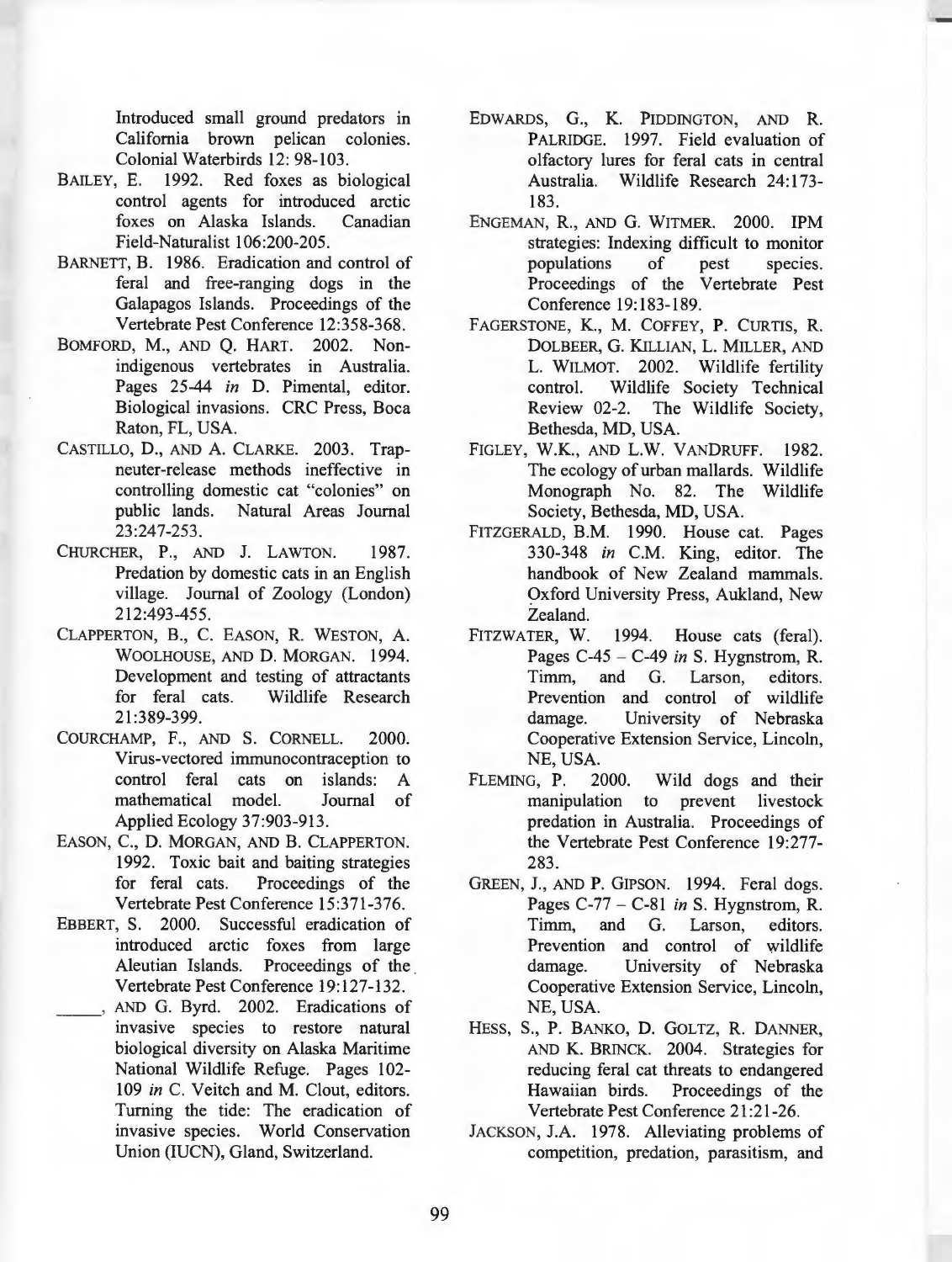disease in endangered birds. Pages 75- 84 *in* S. Temple, editor. Endangered birds: Management techniques for preserving threatened species. Proceeding of the Symposium on Management Techniques for Preserving Endangered Birds. University of Wisconsin Press, Madison, WI, USA.

- JACOBS, W. 1994. Pesticides federally registered for control of terrestrial vertebrate pests. Pages G-1 - G-22 *in* S. Hygnstrom, R. Timm, and G. Larson, editors. Prevention and control of wildlife damage. University of Nebraska Cooperative Extension Service, Lincoln, NE, USA.
- JIMENEZ, J., M. CONOVER, AND *T.* MESSMER. 2001. Exclusionary methods to reduce predation on ground-nesting birds and their nests. Berryman Institute Publication Number 20. Jack H. Berryman Institute, Utah State University, Logan, UT, USA.
- JOHNSON, M. 2002. A new capture pen for Carribean feral dog packs. lntermountain Journal of Science 8:255 .
- LARIVIERE, S., AND M. PASITSCHNIAK-ARTS. 1996. Vulpes vulpes. Mammalian Species No. 537. American Society of Mammalogists. Allen Press, Inc., Lawrence, KS, USA.
- LONG, J. 2003. Introduced mammals of the world. **CSIRO** Publishing. Collingwood, Victoria, Australia.
- LOWE, **S., M.** BROWNE, S. BOUDJELAS, AND **M.**  DEPORTER. 2004. 100 of the world's worst invasive alien species. World Conservation Union (IUCN), Gland, Switzerland.
- MCCANN, B., K. RYAN, AND D. GARCELON. 2004. Techniques and approaches for the removal of feral pigs from island and mainland ecosystems. Proceedings of the Vertebrate Pest Conference 21 :42- 46.
- MILLER, L., J. RHYAN, AND G. KILLIAN. 2004. GonaCon, a versatile GnRH contraceptive for a large variety of pest animal problems. Proceedings of the Vertebrate Pest Conference 21:269-273.
- NELLIS, D.W., AND C.O.R. EVERARD. 1983. The biology of the mongoose in the Caribbean Islands. Studies on the Fauna of Curacao and other Caribbean Islands  $64:1-162.$ 
	- N. EICHHOLZ, T. REGAN, AND C. FEINSTEIN. 1978. Mongo ose in Florida . Wildlife Society Bulletin 6:249-250.
- NOGALES, N. , A. MARTIN, B.R. TERSHY, C.J. DONLAN, D. VEITCH, N. PUERTA, B. WOOD, AND J. ALONSO. 2004. A review of feral cat eradication on islands. Conservation Biology 18:310-319.
- PARKES, J., AND E. MURPHY. 2002. Management of introduced mammals in New Zealand. New Zealand Journal of Zoology 30:335-359 .
- PECH, R. 2000. Biological control of vertebrate pests. Proceedings of the Vertebrate Pest Conference 19:206-211.
- PETEL, A., R. KIRKWOOD, F. GIGLIOTTI AND C. MARKS. 2004. Adaptation and assessment of M-44 ejectors in a foxcontrol program on Phillip Island, Victoria. Wildlife Research 31:143-147.
- PHILLIPS, R., AND R. SCHMIDT. 1994. Foxes. Pages C-83 - C-88 *in* S. Hygnstrom, **R.**  Timm, and G. Larson, editors. Prevention and control of wildlife damage. University of Nebraska Cooperative Extension Service, Lincoln, NE, USA.
- PIMENTAL, D., L. LECH, **R.** ZUNIGA, AND **D.**  MORRISON. 2000. Environmental and economic costs associated with nonindigenous species in the United States. BioScience 50:53-65.
- -- ' EDITOR. 2002. Biological invasions: Economic and environmental costs of alien plant, animal, and microbe species. CRC Press, Boca Raton, FL, USA.
- QUINN, J., AND D. WHJSSON. 2004. The mongoose in the Carribean: Past management and future challenges. Proceedings of the Vertebrate Pest Conference 21 :31-36.
- R!SBEY, D., M. CALVER, AND J. SHORT. 1997. Control of feral cats for nature